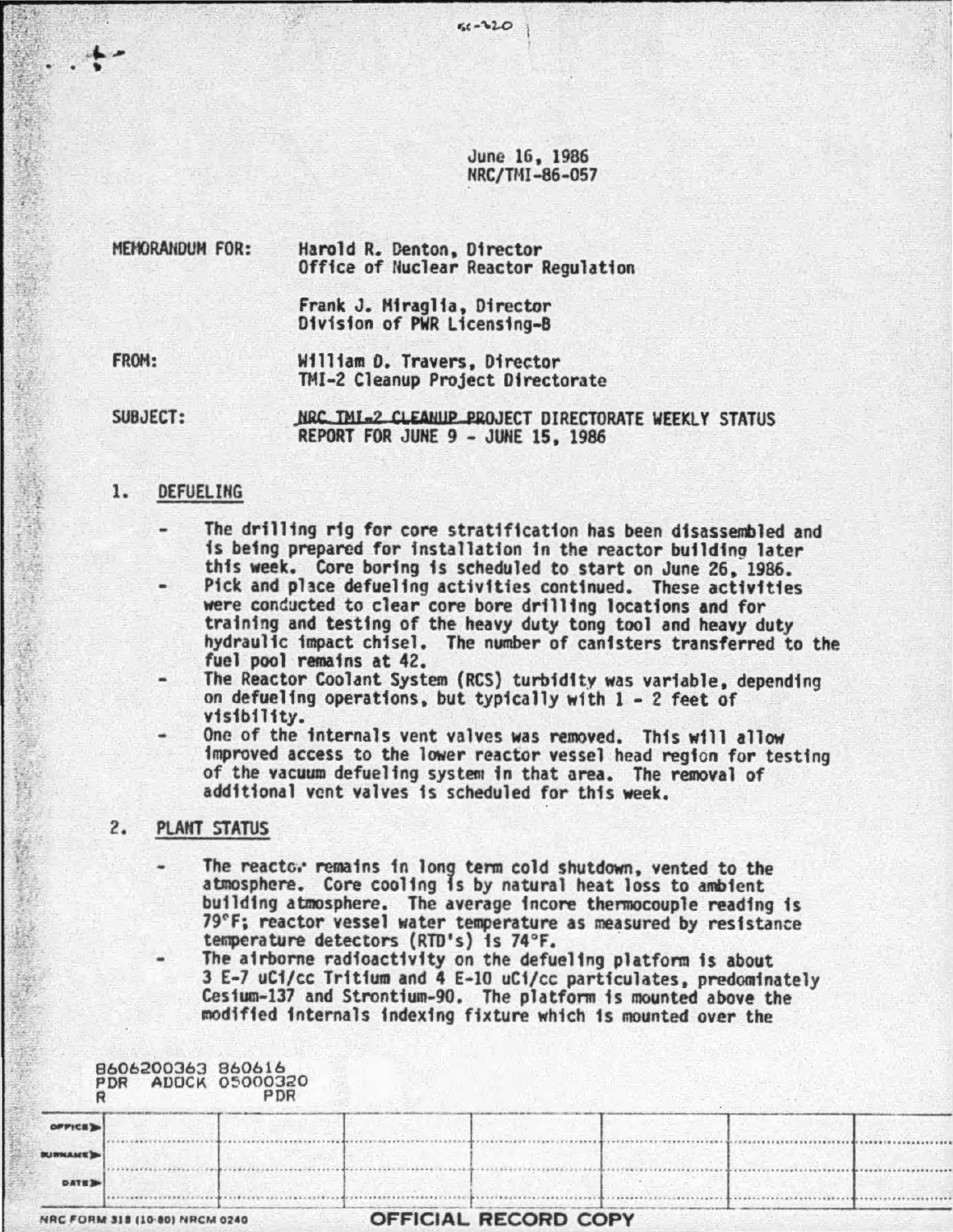Harold R. Denton Frank J. Miraglia

reactor vessel. These provide about 15 feet of water over the core region and 6 feet over the carousel holding the defueling canisters.

- 3. **UASTE MANAGE::ENT** 
	- The Submerged Demineralizer System (SDS) is processing batch S-133. SDS processing to date has been 3,995,991 gallons.
	- EPICOR II is processing batch 290 and 291. The system has processed  $2,958,534$  gallons to date.

## 4. EfWIROWIENTAL MOHITORING

- US Environmental Protection Agency (EPA) sample analysis results show that TMI site liquid effluents are in accordance with regulatory limits, NRC requirements, and The City of Lancaster Agreement.
- The Lancaster water sample taken at the water works river intake and<br>analyzed by EPA consisted of a seven day composite sample taken May
- 25 31, 1986. A gamma scan detected no reactor related activity.<br>TMI water samples taken by EPA at the plant discharge (includes Units 1 and 2) to the river consisted of seven daily composite samples taken from May 25 3 reactor related activity.
- The EPA analysis of the NRC outdoor air sample for the period June 6 13, 1986 showed that concentrations of Cs-137 and I-131 were below the lower limit of quantitative detectability for the system, i.e., less than 1.1 E-13 mfcrocuries/cc.

# 5. AUXILIARY AND FUEL HANDLING BUILDING ACTIVITIES

- <sup>I</sup>A fuP.l canister CD-(38) is in the west upender in spent fuel pool "A". The canister is slightly tilted which will not allow normal grappling. GPUN personnel are investigating the cause and preparing to take corrective actions.
- Assembly of the Oesludging system continued.
- The testing program continues on the transfer shield, cask upender, and other components needed to support fuel shipping.

# 6. NRC EVALUATIONS IN PROGRESS

- Technical Specification Change Request number 49, and 51.
- Recovery Operations Plan Change number 31, 33, 35, and 36.<br>Solid Waste Facility Technical Evaluation Report.
- 
- 
- Reactor Building Sump Criticality Safety Evaluation Report.<br>Canister Handling and Preparation for Shipment Safety Evaluation Report.<br>Defueling Canister Technical Evaluation Report, Revision 2.
- 
- Core Stratification Sample Safety Evaluation Report, Revision 4.

| DATE           |  |  |                                                                                                                |  |
|----------------|--|--|----------------------------------------------------------------------------------------------------------------|--|
| <b>SURNAME</b> |  |  | us a die betreek staatse kan die beskiedende behalfte beskip van die beskip van die beskip van die staatse kan |  |
| OFFICE         |  |  |                                                                                                                |  |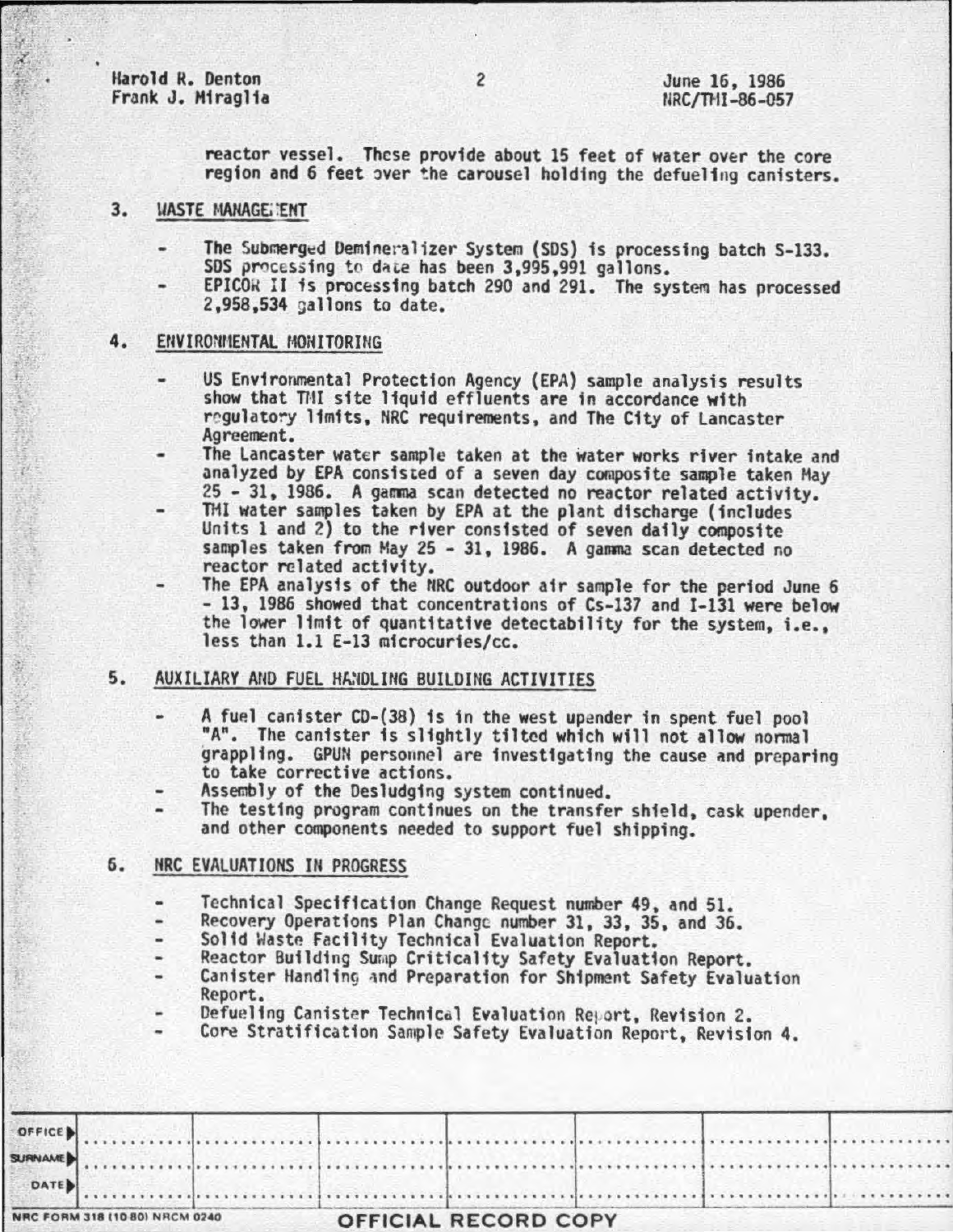Harold R. Denton Frank J. Miraglia

#### $7.$ PUBLIC MEETING

The Advisory Panel for the Decontamination of TMI-2 met with the NRC Commissioners in Washington, D.C. on June 11, 1986. At that meeting, the following items were discussed:

- $1)$ The Panel expressed satisfaction with the recent ACRS review of the issue of potential recriticality during TMI-2 defueling.
- $2)$ The Panel requested a briefing on the April 14, 1986 cleanup schedule revision submitted by GPUN. Dr. W. Travers, Director of the NRC's THI Cleanup Project Directorate provided the staff's preliminary assessment of the reasons for the revised schedule.
- $3)$ The Panel informed the Commission of the continuing interest and concern of the local citizens regarding TMI-2 health issues.
- $4)$ The Panel reported on a recent presentation by the Department of Energy (DOE) regarding off-site shipment of the damaged TMI-2 fuel.
- $5)$ The Commission and the Panel discussed proposed Panel activities for the near future and also addressed the question of the point at which Panel activities will conclude.
- $6)$ The Panel reiterated its concern over the delay in resolution of the polar crane enforcement action.
- $7)$ The Panel requested timely receipt of major cleanup documents anticipated to be submitted in the next few months.

The next meeting of the Advisory Panel will be held at a date and location to be determined.

> CONTAINE SERVER IN William D. Eriver William D. Travers Director TMI-2 Cleanup Project Directorate

| NRC FORM 318 (10 80) NRCM 0240 |  | <b>OFFICIAL RECORD COPY</b> |  |  |
|--------------------------------|--|-----------------------------|--|--|